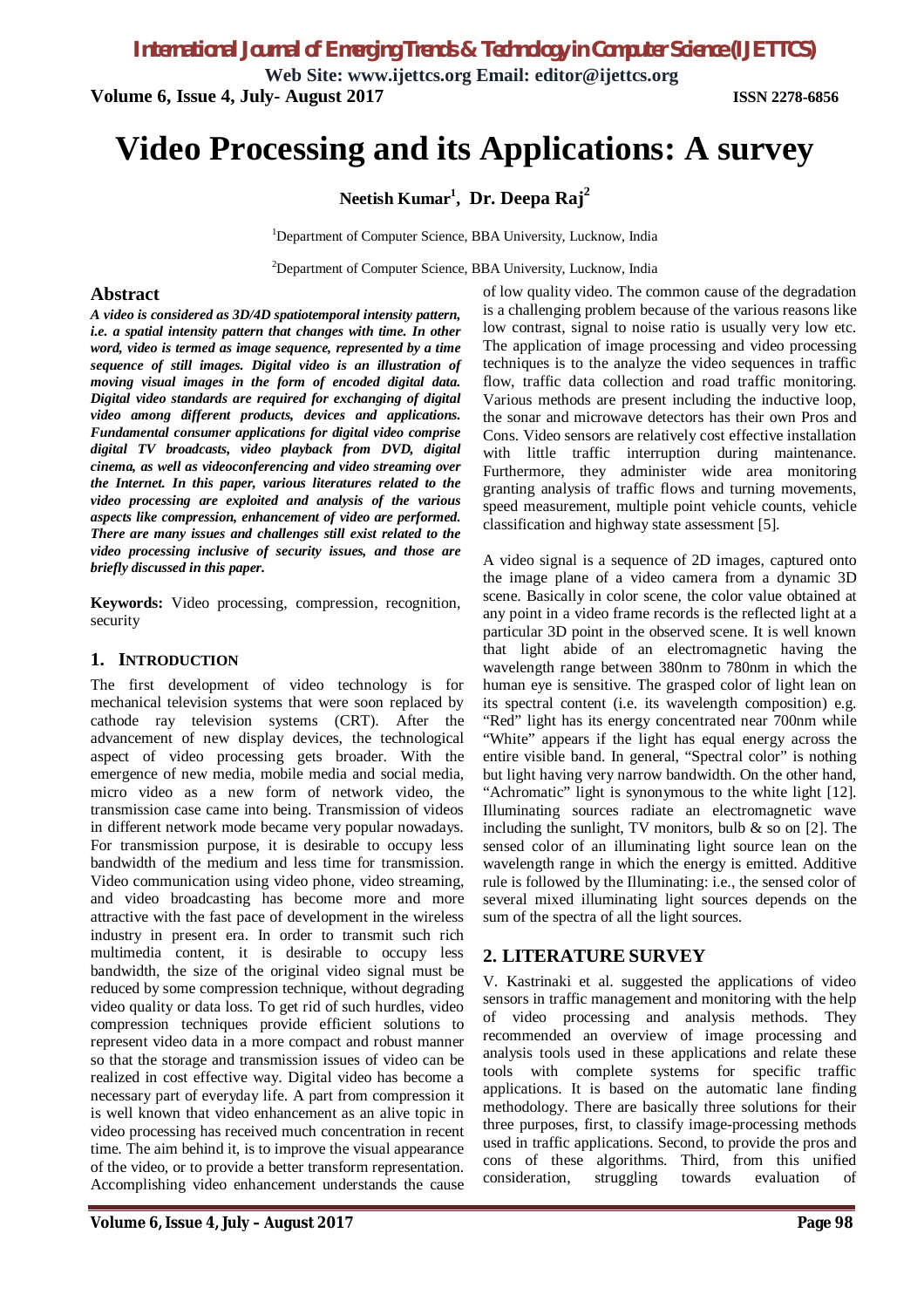# *International Journal of Emerging Trends & Technology in Computer Science (IJETTCS)*

**Web Site: www.ijettcs.org Email: editor@ijettcs.org**

#### **Volume 6, Issue 4, July- August 2017 ISSN 2278-6856**

shortcomings and general needs in this field of active research [5]. Alain Traimu et al. worked on color image and video processing. Multiple area of present scopes like color vision, perception, and interpretation, acquisition systems, consumer imaging applications, and medical imaging applications, issues, controversies, and problems of color image science have analyzed by them. The science of color imaging may be defined as the study of color images and the application of scientific methods to their measurement, generation, analysis, and representation. It includes all types of image processing, including optical image production, sensing, digitalization, electronic protection, encoding, processing, and transmission over communications channels. They presented an extensive overview of the up-to-date techniques for color image analysis and processing [6].

Yunbo Rao and Leiting Chen [1] described about the Video enhancement. According to them video enhancement is the most important and difficult components in video research. The motive behind the video enhancement is to improve the visual appearance of the video, or to provide a better transform representation compared to earlier for future automated video processing, such as analysis, recognition, detection, segmentation,, surveillance, automatic traffic control systems, criminal justice systems. Brief survey of the existing techniques of video enhancement, which can be classified into two broad categories: (i) Self-enhancement and (ii) Frame-based fusion enhancement have performed by them. Finally they are able to describe the advantages and disadvantages of algorithms of image/video enhancement. They have described recent developments, methods of video enhancement and point out promising directions on research for video enhancement for future research. S. Ponlatha and R. S. Sabeenian compared the different video standard and concluded that there is a constant improvement in video compression factors, new techniques and technology, and some new formats in the horizon of H.265 and VP8: H.265 compression is still in the process of being formulation, and motive to gain a 25% improvement in the compression factor while lowering computational overhead by 50%: for the same perceived video quality. VP8 is a codec from On2 Technologies, which claims that the codec brings bandwidth savings and uses less data than H.264: to the extent of 40%. There is currently a fight over the standard to be chosen for Web video, and VP8 is bashing it out with H.264 [4]. W. Puech et al. briefly described about the secure signal processing and the recent cryptographic challenges in video processing. they has given an overview of approaches and challenges that exist in applying cryptographic primitives to important image and video processing problems, including content encryption, secure face recognition, and secure biometrics. basically their work aims to help the community in appreciating the utility and challenges of cryptographic techniques in image and video processing [15-16].

#### **3.VIDEO COMPRESSION STRATEGIES**

The straightforward form of video compression is to perform two dimensional images coding separately on each frame of a video temporal sequences. The JPEG baseline standard has widely adopted as a means of video compression. In this application, the video compression technique has become to be known as motion JPEG [3-5].

#### **3.1 MPEG-1 video coding standard**

The MPEG-1 video coding standard is universal in terms of functionality. The MPEG-1 video algorithm has been refined with respect to the JPEG and H.261 activities. Crucial features equipped by MPEG-1 constitute frame based random access of video, fast forward/fast reverse (FF/FR) searches through compressed bit streams, reverse playback of video and edit ability of the compressed bit stream. The basic MPEG-1 video compression technique is based on a Macroblock structure, motion compensation and the conditional replenishment of Macroblocks. The MPEG-1 algorithm processes the frames of a video sequence by block based methodology [7-8].

#### **3.2 MPEG-2 video coding standard**

MPEG goes on its typical attempt with a second phase (MPEG-2) in 1991, to provide a video coding solution for applications, which was originally lacking in the MPEG-1 standard. Specifically, MPEG-2 was given the charter to implement video quality not lower than NTSC/PAL and up to CCIR 601 quality. Digital cable TV distribution, networked database services via ATM, digital VTR applications and satellite and terrestrial digital broadcasting distribution were seen to benefit from the increased quality expected to result from the new MPEG-2 standardization phase.

#### **3.3 MPEG-4 video coding standard**

MPEG-4 Systems provides the technologies to interactively and concurrently represent and conveyed audio-visual contents comprises of various objects including audio, visual, 2D/3D vector graphics and etc. MPEG-4 inherits many of the features of MPEG-1 and MPEG-2.

#### **3.4 H.264/AVC**

The ongoing H.264/AVC compression standard is based on the picture wise processing and waveform based coding of video signals [13]. The technology now being expressed for the new standardization project on high efficiency video coding (HEVC) is a generalization of this approach which grants significant gains through modernization such as improved intra prediction, larger block sizes, more flexible ways of decomposing blocks for inter and intra coding and better exploitation of long-term correlations and picture dependencies[9][13]. It will support a wide range of encoder modes, which are typically optimized using meansquared-error-based or related distortion measures.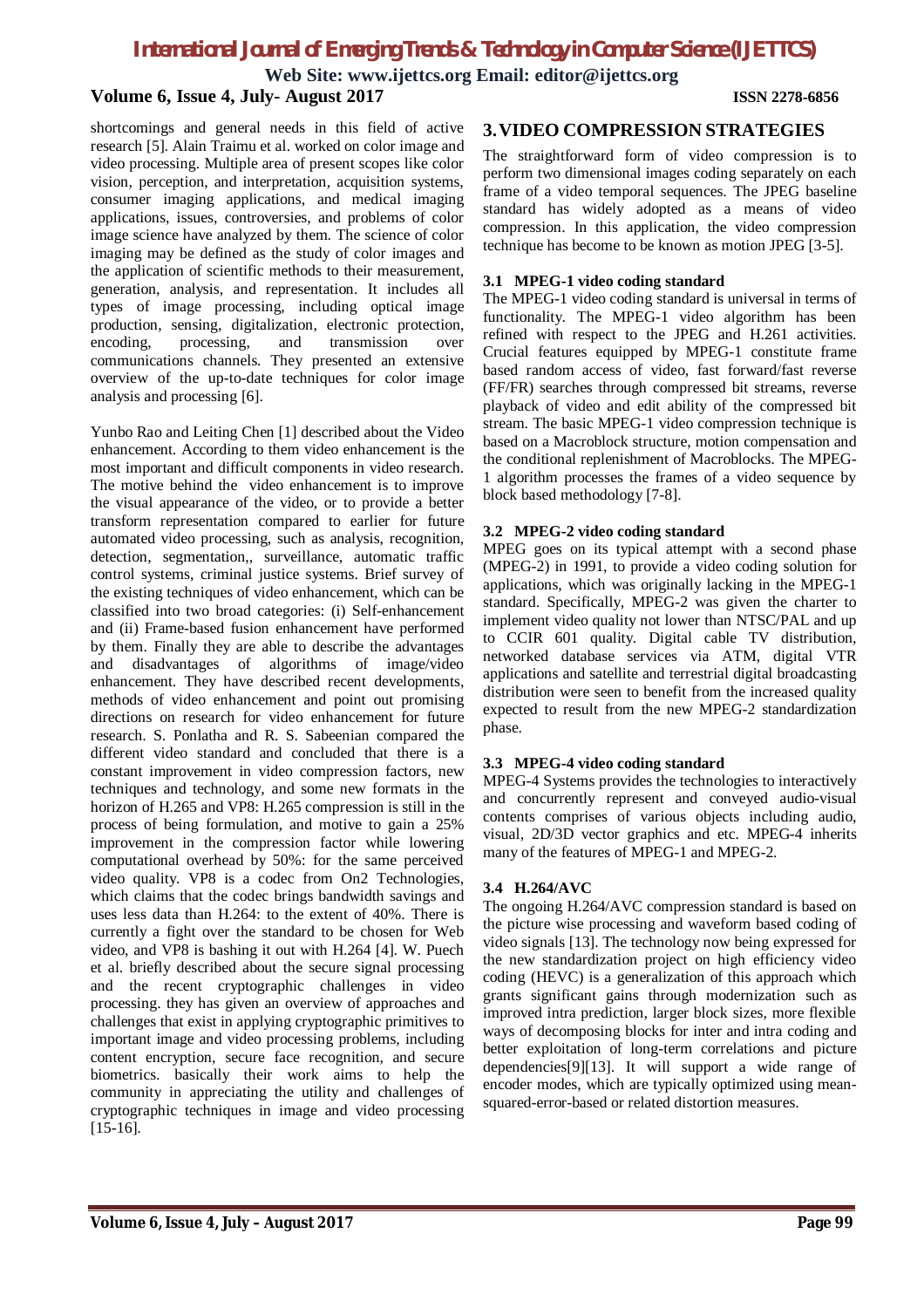# *International Journal of Emerging Trends & Technology in Computer Science (IJETTCS)*

**Web Site: www.ijettcs.org Email: editor@ijettcs.org Volume 6, Issue 4, July- August 2017 ISSN 2278-6856**

### **4.VIDEO GENERATION TOOLS**

There are various video making tools are available in present. Some of these are as follows e.g Nutshell, Videoshop, iMovie App, iMovie for Macs, Magisto, Animoto. All above mentioned tools works on different platform but the basic principle of all are same. Animito takes different camera clicked pictures in its primary memory and processed for adding filters to and embellishment for making the video. It has also the functionality to adding text and sound tracks during the processing of frames as desirable. Animoto offers advanced graphics that exceed either of the previous technologies developed. Like Kizoa, Animoto is cloud based, offering users the ability to create online slideshows that can be linked by URL or embed, but it also allows for a low resolution download in mp4 format. Animoto's main marketing message is its ease of use: users upload photos, add captions, select music, and the program will make its own decisions about effects and transitions. The resulting presentation has glossy, advanced graphics such as fluttering butterflies that look real.

#### **5.ISSUES AND CHALLENGES**

**5.1 Challenges related to compression:** As in modern trend we are dealing with tremendous amount of storage and need to transmit voluminous data effectively. Compression performance can be enhanced by employing motion-compensated prediction, which predicts each frame block wise from the previous frame. The prediction error can be more effectively compressed than the original frame data. In video conferencing application we somehow, lagging to produce the satisfactory result in terms of bit rate representation and still a big challenge to deal with.

#### **5.2 Challenges related to enhancement:**

In enhancement, one aims to process image to improve their quality. An image may be of poor quality because of its contrast is low, or it is noisy, or it is blurred etc. Many algorithms are proposed to remove the degradation but not any algorithm yet developed that doesn't hurt the signal. For ex. Noise reduction algorithms typically involve local averaging or smoothing which unfortunately blur the sides of the frames. It needs to look forward in this area.

**5.3 Challenges related to recognition:** An effective recognition system is not yet developed to detect the generic object lying or either a person having and behaves according if found suspicious. The area has vast scope to deal with.

**5.4 Challenges related to security:** Secure signal processing is an emerging technology to legitimate image/video processing duties in a secure and privacy preserving fashion. It has brought a great amount of research attention due to the boost demand enabling prosperous functionalities for individuals data reserved online. But treating multimedia as ordinary data and applying cryptographic ciphers such as RSA and AES, information leak is minimized so such an approach is

inefficient for practical video processing applications. Cryptographic operations are often computationally expensive. Efficient usage of cryptographic protocols is therefore imperative. Another challenge may occur due to the certain cryptographic techniques that cause cipher text expansion of two orders of magnitude, such as public key encryption of image pixels. Success in this direction will depend on future research efforts to address the question of how to properly define security and the proper level of protection for multimedia data.

### **REFERENCES**

- [1]. Rao, Yunbo and Chen, Leiting, "A survey of video enhancement techniques", Journal of Information Hiding and Multimedia Signal Processing. 71--99, (2012).
- [2]. Ranganathan, Parthasarathy and Adve, Sarita and Jouppi, Norman P"Performance of image and video processing with general-purpose processors and media ISA extensions" IEEE Computer Society. 124--135 (1999).
- [3]. Singh, Lalit and Kaushik, Sandeep and others "Video Compression Technique", International journal of scientific \& technology research, 114--119, 2012.
- [4]. Ponlatha, S and Sabeenian, RS "Comparison of video compression standards", IACSIT Press (2013).
- [5]. Kastrinaki, V and Zervakis, Michalis and Kalaitzakis, Kostas, "A survey of video processing techniques for traffic applications" Elsevier. (2003).
- [6]. Alain and Tominaga, Shoji and Plataniotis, Konstantinos N, "Color in image and video processing: most recent trends and future research directions", Journal on Image and Video Processing. (2008).
- [7]. Girod, Bernd and Younes, K Ben and Bernstein, Reinhard and Eisert, Peter and Farber, Niko and Hartung, Frank and Horn, Uwe and Steinbach, Eckehard and Stuhlmuller, Klaus and Wiegand, Thomas, "Recent advances in video compression", IEEE 580-583 (1996).
- [8]. Mantiuk, Efremov, Alexander and Myszkowski, Karol and Seidel, Hans-Peter, "Backward compatible high dynamic range MPEG video compression", ACM 713—723 (2006).
- [9]. Rosa, Vagner S and Susin, Altamiro A and Bampi, Sergio, "An HDTV H. 264 deblocking filter in FPGA with RGB video output", IEEE 308--311 (2007).
- [10].Clemens C and Steffens, Liesbeth and Verhaegh, Wim FJ and Bril, Reinder J and Hentschel, Christian, "Qos control strategies for high-quality video processing", Springer. 7-29 (2007)
- [11].Yang, Kai-Chieh and Dane, Gokce and El-Maleh, Khaled. "Temporal quality evaluation for enhancing compressed video", IEEE 14.11 1219-1235 (2007):.
- [12].Ahumada Jr, Albert J and Peterson, Heidi A. "Luminance-model-based DCT quantization for color image compression'', SPIE/IS\&T 1992 Symposium on Electronic Imaging: Science and Technology, 365—374,(1992)